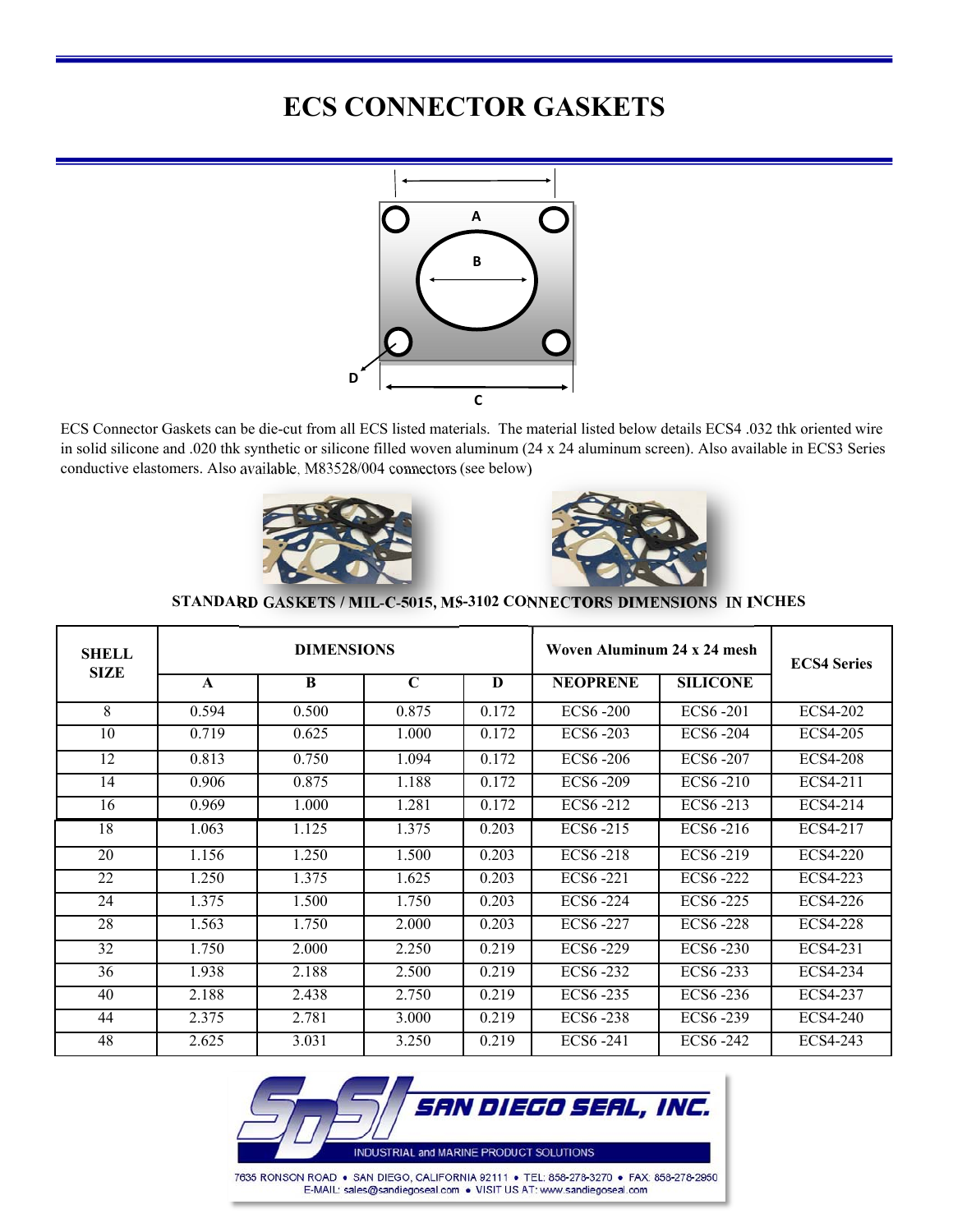# **ECS CONNECTOR GASKETS**

#### **For PT&PC, JT, MS-3110, MS-3112, MS-3119, MS-3120, MIL-C-26482 Connectors, Dimensions in inches**

| <b>SHELL</b>                |                   |                | <b>DIMENSIONS</b> |                         |                 | Woven Aluminum 24 x 24<br>mesh |                    |
|-----------------------------|-------------------|----------------|-------------------|-------------------------|-----------------|--------------------------------|--------------------|
| <b>SIZE</b>                 | $\mathbf{A}$      | $\overline{B}$ | $\overline{C}$    | $\overline{\mathbf{D}}$ | <b>NEOPRENE</b> | <b>SILICONE</b>                | <b>ECS4 Series</b> |
| $\overline{6}$              | 0.469             | 0.375          | 0.688             | 0.130                   | ECS6-244        | ECS6-245                       | <b>ECS4-246</b>    |
| $\overline{8}$              | 0.594             | 0.500          | 0.812             | 0.130                   | ECS6-247        | <b>ECS6-248</b>                | <b>ECS4-249</b>    |
| 10                          | 0.719             | 0.625          | 0.938             | 0.130                   | <b>ECS6-250</b> | ECS6-251                       | <b>ECS4-252</b>    |
| 12                          | 0.813             | 0.750          | 1.031             | 0.130                   | ECS6-253        | ECS6-254                       | <b>ECS4-255</b>    |
| 14                          | 0.906             | 0.875          | 1.125             | 0.130                   | ECS6-256        | ECS6-257                       | <b>ECS4-258</b>    |
| 16                          | 0.969             | 1.000          | 1.219             | 0.130                   | <b>ECS6-259</b> | <b>ECS6-260</b>                | ECS4-261           |
| 18                          | 1.063             | 1.125          | 1.312             | 0.130                   | <b>ECS6-262</b> | ECS6-263                       | <b>ECS4-264</b>    |
| 20                          | 1.156             | 1.250          | 1.438             | 0.130                   | ECS6-265        | ECS6-266                       | ECS4-267           |
| 22                          | 1.250             | 1.375          | 1.563             | 0.130                   | <b>ECS6-268</b> | <b>ECS6-269</b>                | <b>ECS4-270</b>    |
| $\overline{24}$             | 1.375             | 1.500          | 1.688             | 0.156                   | ECS6-271        | ECS6-272                       | <b>ECS4-273</b>    |
|                             | <b>DIMENSIONS</b> |                |                   |                         |                 |                                |                    |
|                             |                   |                |                   |                         |                 | Woven Aluminum 24 x 24         |                    |
| <b>SHELL</b><br><b>SIZE</b> | $\mathbf A$       | $\overline{B}$ | $\overline{C}$    | $\overline{\mathbf{D}}$ | <b>NEOPRENE</b> | mesh<br><b>SILICONE</b>        | <b>ECS4 Series</b> |
| $\overline{6}$              | 0.641             | 0.375          | 0.953             | 0.160                   | ECS6-274        | ECS6-275                       | <b>ECS4-276</b>    |
| $\overline{8}$              | 0.734             | 0.500          | 1.047             | 0.160                   | ECS6-277        | <b>ECS6-278</b>                | <b>ECS4-279</b>    |
| $\overline{10}$             | 0.812             | 0.625          | 1.125             | 0.160                   | <b>ECS6-280</b> | <b>ECS6-284</b>                | <b>ECS4-282</b>    |
| 12                          | 0.938             | 0.750          | 1.250             | 0.160                   | ECS6-283        | <b>ECS6-284</b>                | <b>ECS4-285</b>    |
| 14                          | 1.031             | 0.875          | 1.344             | 0.160                   | <b>ECS6-286</b> | <b>ECS6-287</b>                | <b>ECS4-288</b>    |
| 16                          | 1.125             | 1.000          | 1.437             | 0.160                   | <b>ECS6-289</b> | <b>ECS6-290</b>                | ECS4-291           |
| 18                          | 1.203             | 1.125          | 1.516             | 0.160                   | <b>ECS6-292</b> | ECS6-293                       | <b>ECS4-294</b>    |
| $\overline{20}$             | 1.297             | 1.250          | 1.672             | 0.160                   | <b>ECS6-295</b> | <b>ECS6-296</b>                | <b>ECS4-297</b>    |



E-MAIL: sales@sandiegoseal.com . VISIT US AT: www.sandiegoseal.com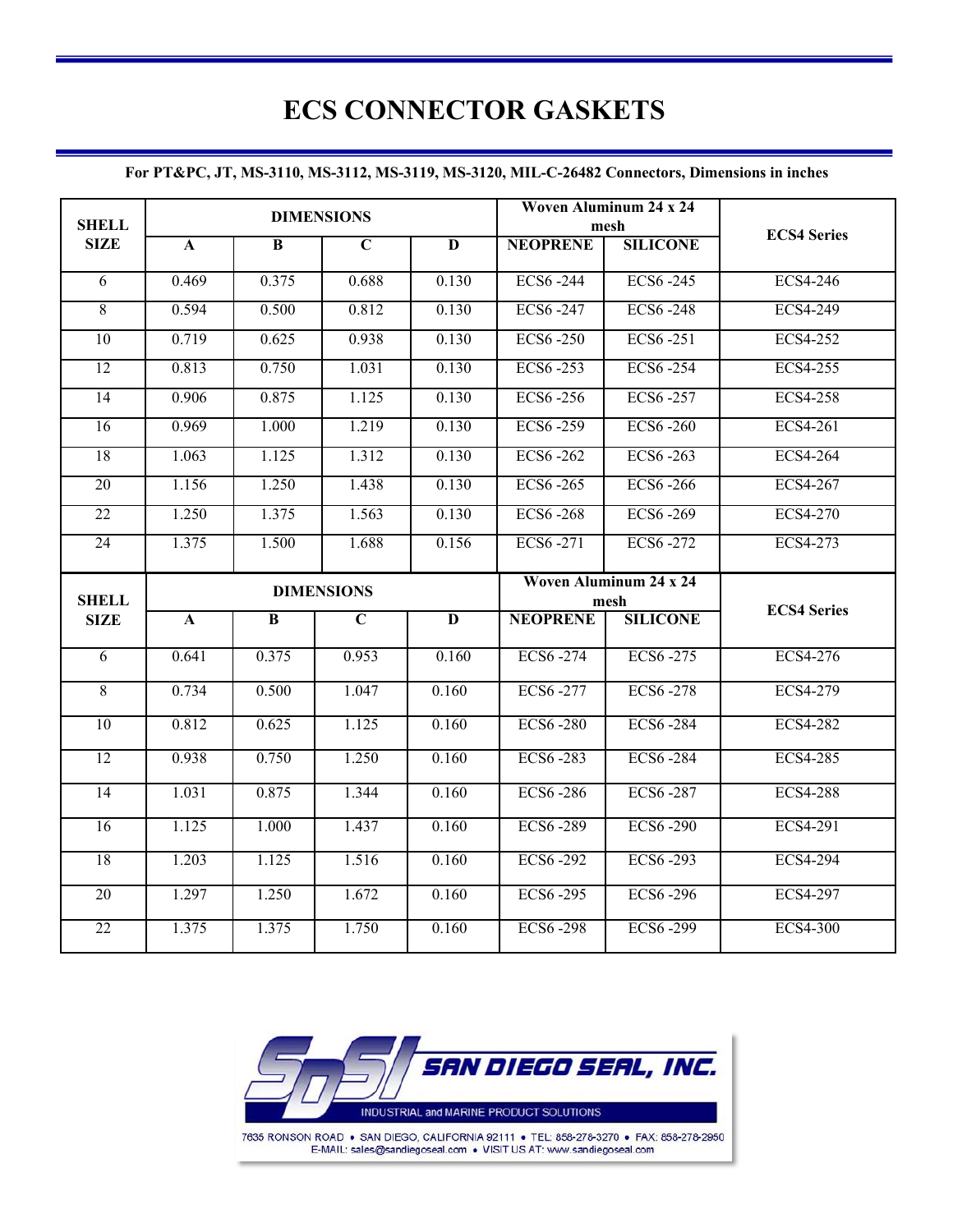## **ECS CONNECTOR GASKETS : M83528/004**



Ī

| Available in                                                                                |                      |         |                 |        |                                                            |  |  |  |
|---------------------------------------------------------------------------------------------|----------------------|---------|-----------------|--------|------------------------------------------------------------|--|--|--|
|                                                                                             | ECS 1000 / 2000 5000 |         | 5000 F          | 6000   | 8000<br>8000F                                              |  |  |  |
|                                                                                             |                      | Type: B | Type D          | Type M | Type A-C                                                   |  |  |  |
|                                                                                             |                      |         |                 |        | P/N example ECS3 - XXX - XXXX Specification in table below |  |  |  |
|                                                                                             | ECS Series ECS Pt #  |         | <b>Material</b> |        |                                                            |  |  |  |
| Example:                                                                                    | M83528               |         |                 |        | 002/005 (size)   B (material)   001 (size)                 |  |  |  |
| The fellowing and the meat comments negotiaed Connection Cooletic for Militams 0. Commented |                      |         |                 |        |                                                            |  |  |  |

#### **The following are the most commonly required Connector Gaskets for Military & Commercial market. The standard thickness is .032+- .005**

| Part $#$      | "A"  | $^{\prime\prime}$ B $^{\prime\prime}$ | $^{\prime\prime}$ C $^{\prime\prime}$ | $^{\prime\prime}$ D" | M83528/004 |
|---------------|------|---------------------------------------|---------------------------------------|----------------------|------------|
| ECS3-301-XXXX | .469 | .375                                  | .738                                  | .141                 | 004/001    |
| ECS3-302-XXXX | .594 | .630                                  | .840                                  | .135                 | 4/002      |
| ECS3-303-XXXX | .594 | .568                                  | .812                                  | .125                 | 4/003      |
| ECS3-304-XXXX | .594 | .500                                  | .812                                  | .156                 | 4/004      |
| ECS3-305-XXXX | .719 | .750                                  | .965                                  | .135                 | 4/005      |
| ECS3-306-XXXX | .719 | .680                                  | .937                                  | .125                 | 4/006      |
| ECS3-307-XXXX | .719 | .625                                  | 1.000                                 | .156                 | 4/007      |
| ECS3-308-XXXX | .812 | .875                                  | .1.060                                | .141                 | 4/008      |
| ECS3-309-XXXX | .813 | .750                                  | 1.094                                 | .141                 | 4/009      |



7635 RONSON ROAD . SAN DIEGO, CALIFORNIA 92111 . TEL: 858-278-3270 . FAX: 858-278-2950 E-MAIL: sales@sandiegoseal.com . VISIT US AT: www.sandiegoseal.com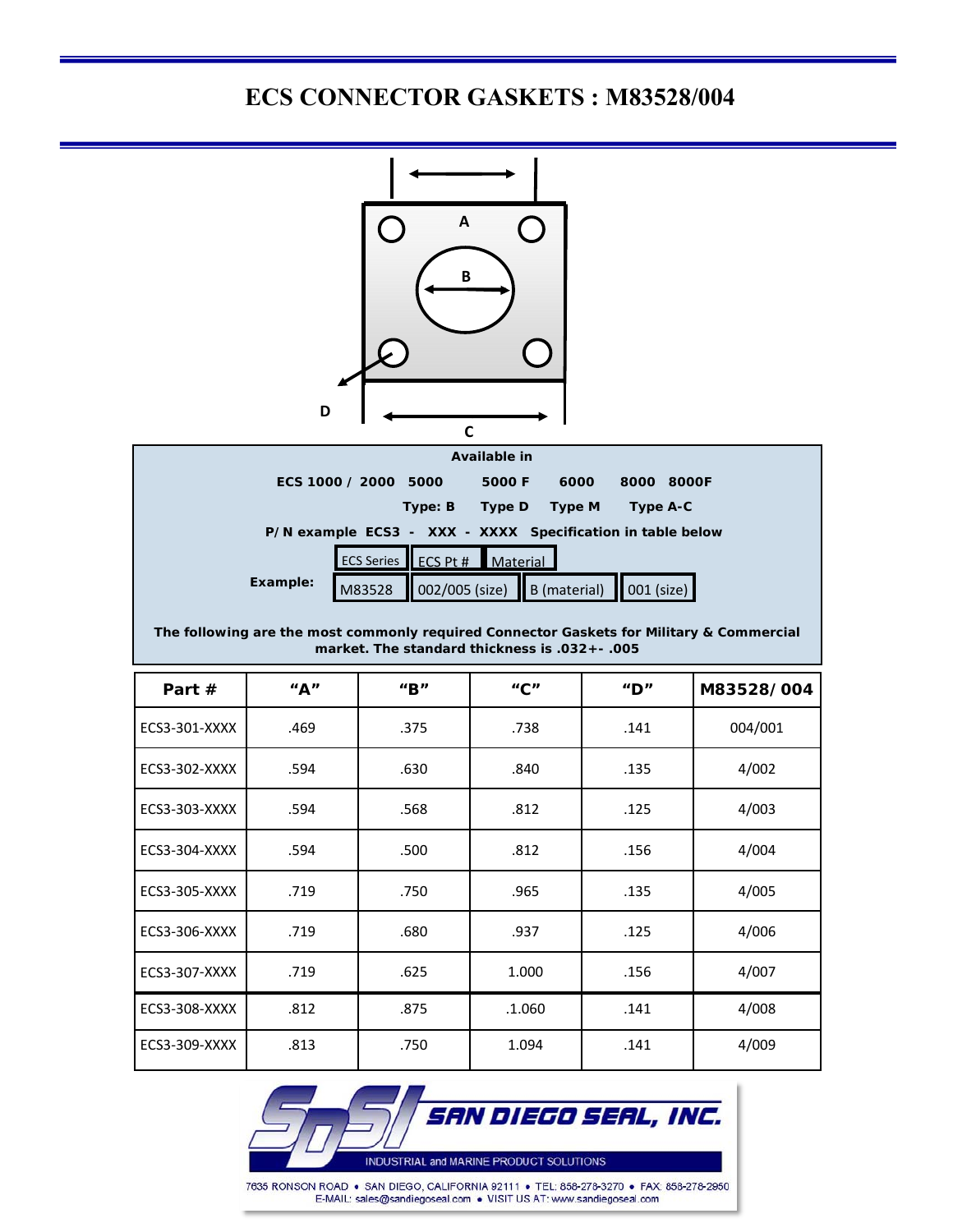## **ECS CONNECTOR GASKETS : Military type per M83528/004**

Ξ

| Part #               | ''A'' | $^{\prime\prime}$ B $^{\prime\prime}$ | $^{\prime\prime}$ C $^{\prime\prime}$ | $^{\prime\prime}$ D" | M83528/004 |
|----------------------|-------|---------------------------------------|---------------------------------------|----------------------|------------|
| ECS3-310-XXXX        | .906  | 1.005                                 | 1.153                                 | .135                 | 4/010      |
| ECS3-311-XXXX        | .906  | .938                                  | 1.125                                 | .125                 | 4/011      |
| ECS3-312-XXXX        | .906  | .875                                  | 1.188                                 | .156                 | 4/012      |
| ECS3-313-XXXX        | .969  | 1.135                                 | 1.258                                 | .156                 | 4/013      |
| ECS3-314-XXXX        | .969  | 1.063                                 | 1.250                                 | .125                 | 4/014      |
| ECS3-315-XXXX        | .969  | 1.000                                 | 1.281                                 | .156                 | 4/015      |
| ECS3-316-XXXX        | 1.062 | 1.260                                 | 1.351                                 | .156                 | 4/016      |
| ECS3-317-XXXX        | 1.062 | 1.189                                 | 1.343                                 | .125                 | 4/017      |
| ECS3-318-XXXX        | 1.062 | 1.135                                 | 1.375                                 | .156                 | 4/018      |
| ECS3-319-XXXX        | 1.156 | 1.375                                 | 1.500                                 | .141                 | 4/019      |
| ECS3-320-XXXX        | 1.156 | 1.312                                 | 1.467                                 | .125                 | 4/020      |
| ECS3-321-XXXX        | 1.156 | 1.250                                 | 1.500                                 | .172                 | 4/021      |
| <b>ECS3-322-XXXX</b> | 1.250 | 1.500                                 | 1.625                                 | .141                 | 4/022      |
| ECS3-323-XXXX        | 1.250 | 1.437                                 | 1.562                                 | .125                 | 4/023      |
| ECS3-324-XXXX        | 1.250 | 1.375                                 | 1.625                                 | .172                 | 4/024      |
| ECS3-325-XXXX        | 1.375 | 1.625                                 | 1.750                                 | .172                 | 4/025      |
| ECS3-326-XXXX        | 1.375 | 1.563                                 | 1.703                                 | .152                 | 4/026      |
| ECS3-327-XXXX        | 1.375 | 1.500                                 | 1.750                                 | .203                 | 4/027      |
| ECS3-328-XXXX        | 1.500 | 1.750                                 | 1.875                                 | .172                 | 4/028      |